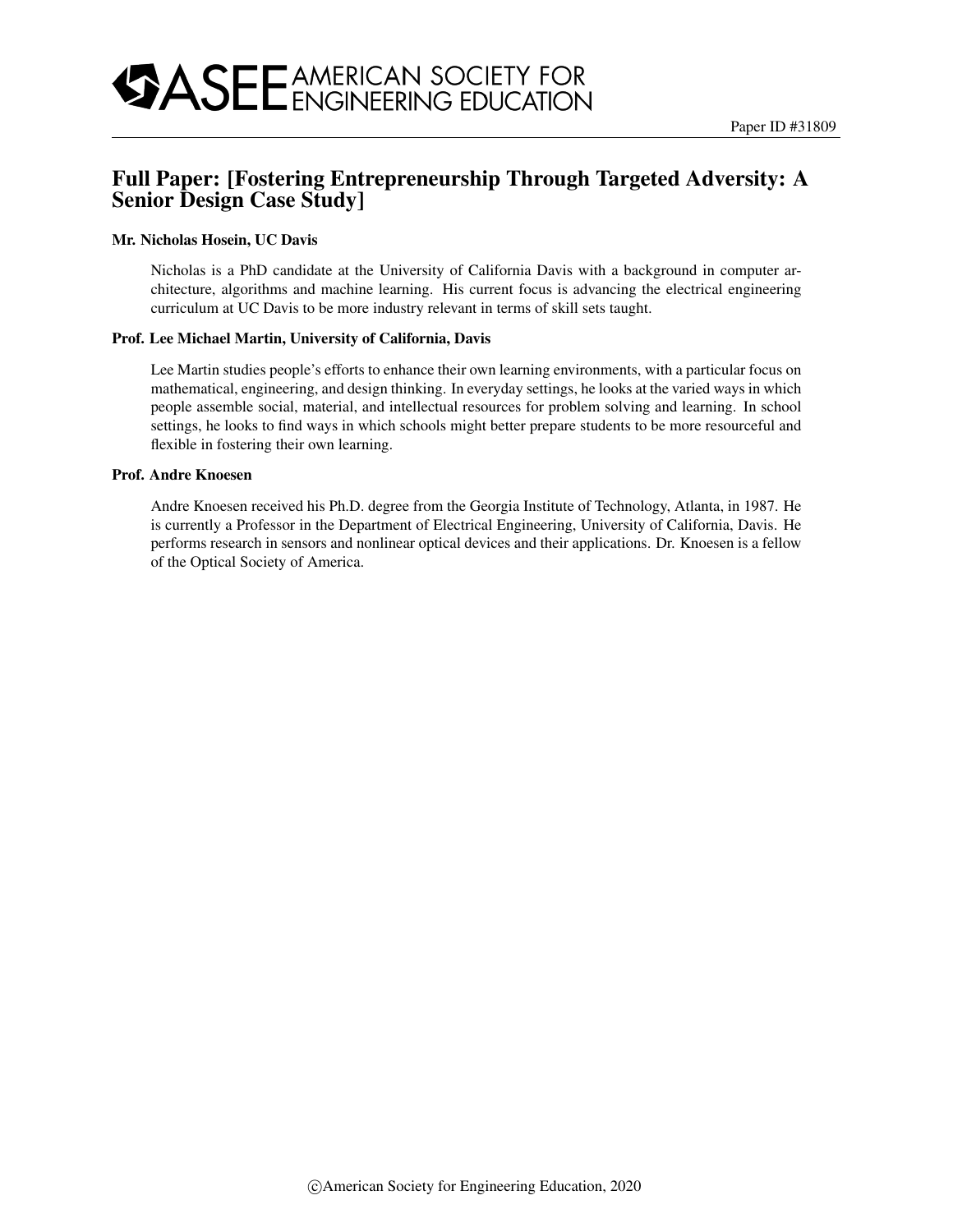# Fostering Entrepreneurship Through Targeted Adversity: A Senior Design Case Study

Nicholas Hosein, André Knoesen, Lee Michael Martin

### Abstract

Engineering education has the potential for significant social and economic impacts through entrepreneurship. In this regard, most engineering curriculum falls short in three critical areas, thereby limiting its effectiveness. Firstly, students are often indoctrinated into the "specific approach to solve a problem" mindset when in fact real world technical problems are dynamic, nuanced and most importantly, can be solved many ways depending on the resources and expertise at hand. Secondly, aversion to risk is a side effect of the university grading system as thinking outside the textbook, trying new things and failing are typically not rewarded. These limitations exist in large part due to the difficulty of grading or ranking intellectual work outside of established boundaries. Finally, and most importantly, social intelligence is taught less, both implicitly and explicitly, than technical knowledge, especially in STEM fields. The ability to communicate, arbitrate and resolve tense social situation with empathy is as or more important than book knowledge when it comes to success in both entrepreneurship and industry as a whole. This paper outlines one methodology for entrepreneurial focused courses in engineering with the end goal of boosting students success in an existing company or with their own startup. This is accomplished using a highly social course format with gradually increasing assignment ambiguity, adversity and complexity while having fall backs and redundancy for predictable progression of the class as a whole. In our case study course, students design, assemble and test from-scratch IoT electronic products which are then entered into a university wide startup competition. A survey is created to determine students confidence in various areas related to success post graduation, either working in industry or starting their own venture. On average, 57% of students responded that the new format has advantages over other courses they are currently taking, with 28% reporting no difference and 15% indicating the opposite.

#### Introduction

Engineering professions face challenges requiring competence in uncertainty, problem solving creativity and the ability to balance conflicting demands with high level perspectives in mind. Rather than train students to 'know' things, they should be trained to 'understand' things<sup>1</sup>. To be effective in their industry, this requires not just a solid technical foundation but also skill in human relations, enabling them to function, both autonomously and simultaneously as part of a large team. Unfortunately, the standard method of teaching is centered around traditional lecture style formats with minimal to no social interaction, creative thinking or open ended challenges.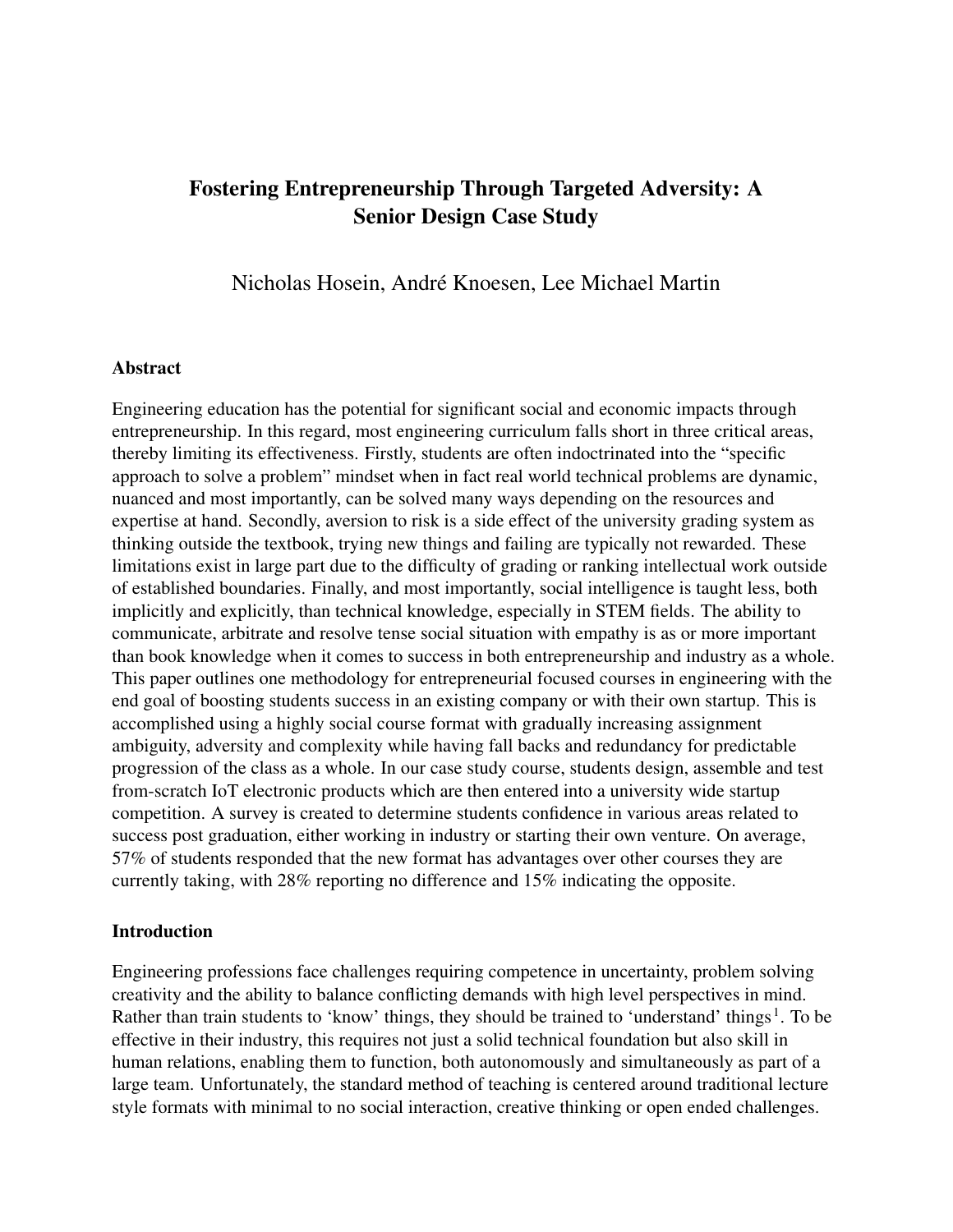Research into instructional strategy show that when courses are designed around actively engaging students in the material, levels of understanding, retention and transfer knowledge are increased compared to lecture centric formats<sup>2</sup>. The popular flipped learning format, which advocates at home learning via online media with in class group exercises, has demonstrated benefits such as increased learning gain, flexibility, increased interaction, improved professional skills, and increased student engagement<sup>3</sup>. Despite these findings, mainstream engineering educators are hesitant to try new formats, partly as resistance to change but mostly due to the ambiguity and uncertainty of how to create an effective course with limited resources and personnel<sup>14</sup>. There is also concern about scalability, as more dynamic and interactive assignments often require significantly more setup and faculty workload as enrollment increases<sup>5</sup>.

Another step further, beyond simply being part of an existing organization or company, is the need for fostering new ventures through creative design combined with understanding market needs and opportunities. It is well established that economic growth of a country lays heavily on the entrepreneurial ability of its people<sup>6,7,8</sup>. Standard educational practices are designed to be scalable, yes, however at the risk of not exposing students to the ambiguity and risk necessary for an entrepreneur to be successful. It is not enough that engineering students can solve problems they have seen before, they must know how to approach new problems that are to become relevant as societal and technological landscapes change over time. The majority of entrepreneurship education revolves around case studies<sup>9</sup> or guided role play<sup>10</sup>. While both important as part of a learning experience, it is secondary to preparing students socially and emotionally. In this paper we start by reviewing previous work, explaining the new course structure followed by presenting survey results and concluding remarks.

### Related Work

Great work has been done on increasing the efficacy of teaching methods, specifically with focus on generating more self sufficient, self engaged students. These are traits which are important for students being successful in the job market or in starting their own enterprise. Lord et al. split two large biology classes into groups, one following the traditional teacher-centered format, the other a student-centered constructivist format. The latter format, which aims to coherently embed new information into a students existing map of knowledge, was shown to improve average exam scores by more than 5% when compared to the former<sup>2</sup>. The flipped method, also known as inverted learning, has been gaining popularity in STEM (science, technology, engineering, math) fields with 29% of higher education faculty reported in progress of implementing it  $11$ . Flipped learning aims to shift direct instruction from the classroom to home, thereby opening class time to dynamic, interactive learning experiences<sup>12</sup>. Karabulut-Ilgu et al. flipped a transportation engineering course and used questionnaires and class video recordings to show students had a positive view toward the change. The more broadly defined, blended learning method combines face-to-face interaction with online tools in a general sense. In order to better teach entrepreneurial skills to students, Sidhu et al. incorporated a mock startup company course which takes students from concept to low tech demo. By shifting focus away from the time consuming technical details, more teamwork, self-reflection, and inductive learning could be taught. In a very different approach Weaver et al. used a series of case studies of existing startups to give students a more holistic view of what it takes to bring an innovation to market. These case studies were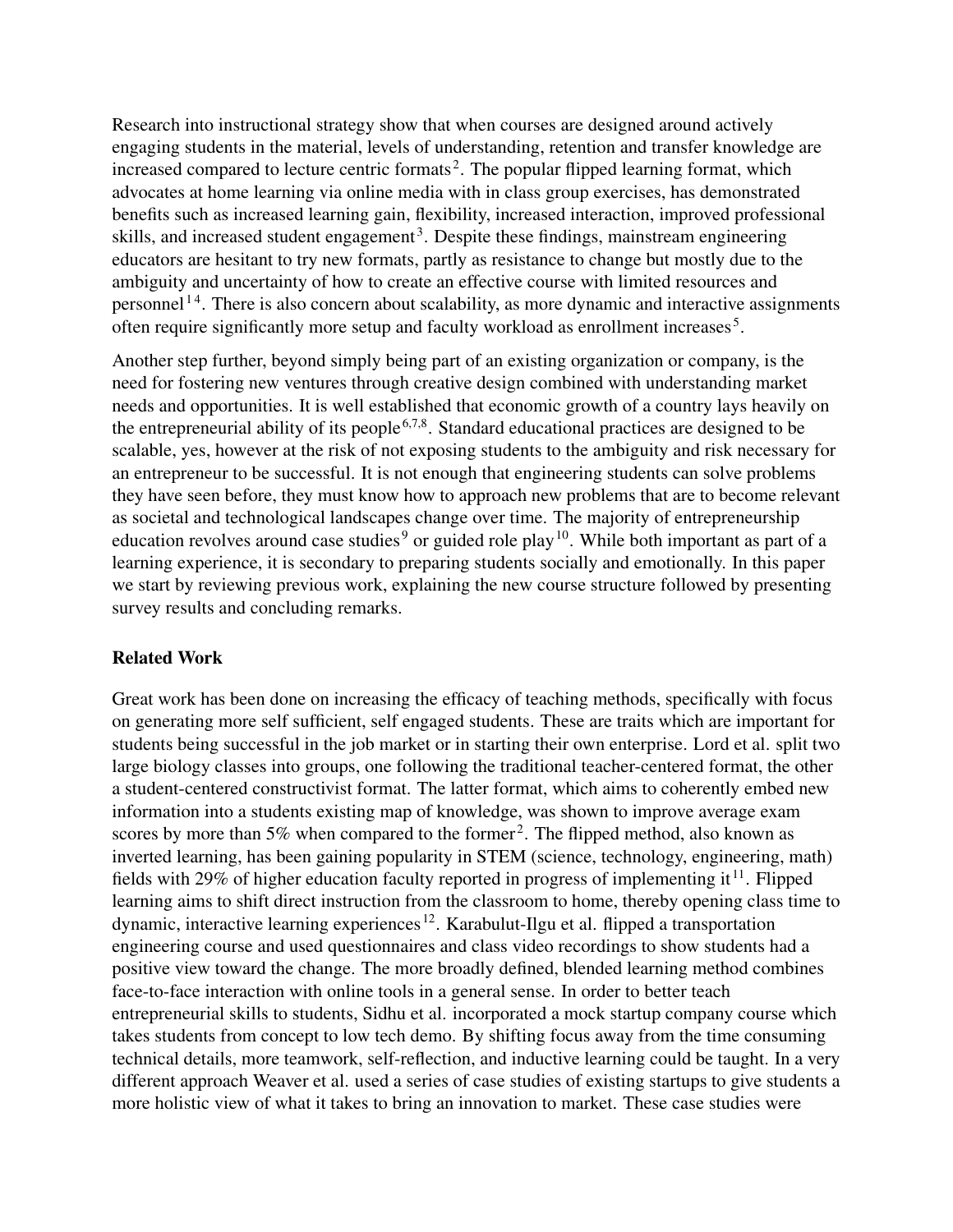

Figure 1: Course overview

given over many courses as a supplement to the existing curriculum. Somewhat in between the two former methods, Jarrar et al. formulated a case studies based course which also includes an elevator pitch and product formulation but no prototyping.

### Course Structure

The method presented here is devised as a sharp departure from traditional curricula used by STEM courses. Instead of making small incremental changes year by year, a complete redesign is performed and the aggregate result collected. Most changes are based on prior research in education, and hence, have independent support. The overarching motifs used when developing the curriculum are as follows:

- 1. *Exploration*: Encourage risk and failure as this is part of working on real world problems. Make a safe environment for testing new ideas and solutions to problems.
- 2. *Socialization*: Give students opportunities to engage socially, with their peers, future users of their product, professors in the field, and industry professionals.
- 3. *Independence*: Increase the difficulty and level of independence students / teams are expected to handle. By the end teams should be fairly self sufficient.

An embedded systems senior design course at the University of California, Davis is selected for the entrepreneurship focused redesign. The goal is to guide students through the creation of a real internet of things (IoT) product. This includes designing a printed circuit board, assembling and testing by hand, modeling and 3D printing the enclosure and programming the firmware.

Course time is divided into four periods, at-home, in-lecture, in-lab and external to the course. At home, students are given links to tutorial videos designed specifically for the course. These are intended to replace traditional lecture material. They also brainstorm product ideas to pursue as a class project and when their startup prototype is completed, a marketing video is created to showcase their company. Lecture periods are designed to be interactive and students work together to complete various group technical challenges. This time is also used for presenting progress on their startup project. Lab time consists, at first of more controlled design exercises, and later full product development. A final examination is administered in lab time at the mid and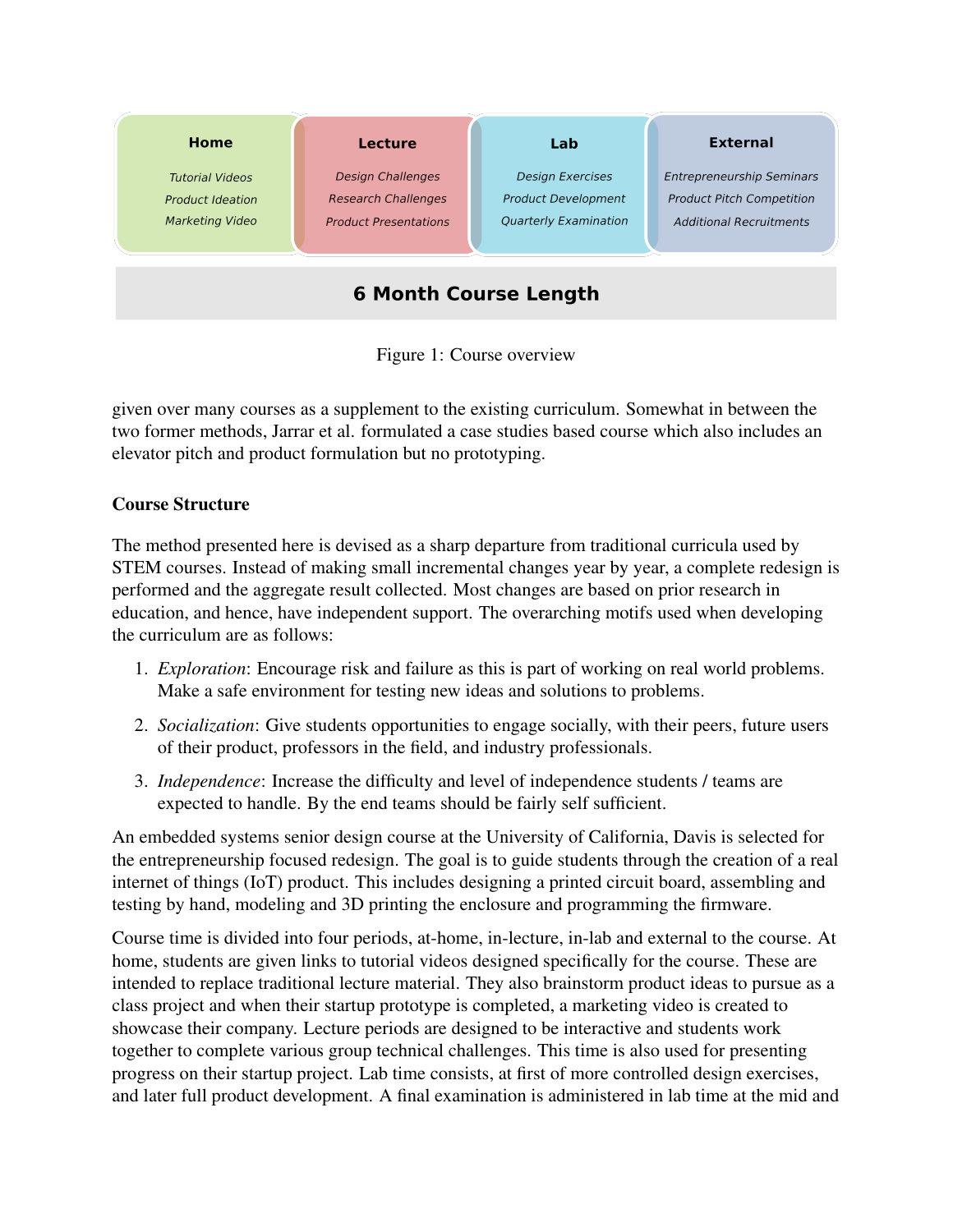endpoint of the course. Finally, a set of entrepreneurship seminars, partnerships and resources are provided externally to the course itself. In the following sections, our three themes of exploration, socialization, and independence are used to expand on how exactly course time and activities are designed around fostering skills that help students perform in industry or as an entrepreneur.

# Exploration

For students to feel comfortable making mistakes and trusting their creative capacities they need to be allowed to fail and learn from those failures. Often times lab exercises and homeworks imply specific solutions and punish for not following the expected sequence. Other times problems are defined in a closed, highly constrained form which does not lend much to exploration.

To balance the need for creative risk without complicating grading, in-lecture challenges and in-lab design exercises are made to have clear and simple visual indicators of success. Examples of visual indicators are light, sound, console text, waveforms and debugger output. This not only allows for consistent grading but also gives students the creative freedom to approach problem any way they would like.

In addition, in-lab design exercises are constructed to have cross-use between teams. Cross-use of designs is implemented as a marketplace by which teams can use past implementations from other teams in current lab exercises. Given each lab builds and connects to the previous, students can worry less about taking a risk and having it fail. In addition, it also requires that teams understand how to deconstruct others implementation for incorporation.

## Socialization

Creating a sense of unity within the class is important for the free communication of ideas, leading students to ask each other for help while reserving teaching staff time for more pressing issues. By the end of the course, each student will have been part of 25+ randomly assigned teams for a variety of short and long term tasks. The types of tasks that use randomized teams are in-lecture challenges and presentations, in-lab exercises, and at-home product ideation. The only assignments which do not use randomized teams are final examinations and final project teams. Final project teams are determined by student interest in a certain startup project idea.

Since lecture material is delivered in the form of online video tutorials, lecture time can be spent on two types of in-lecture challenges. A research challenge involves teams searching for answers to a mix of open and close ended technical questions. One individual in the group is then chosen at random to represent the entire group. This promotes both learning and teaching as everyone in the group has a vested interest in the entire team knowing the answers. A design challenge involves the team programming a solution to a hypothetical problem. The first teams to finish are given the highest score after which they separate and help other teams complete before time runs out. This gives students the opportunity to learn socially and take on both roles as mentor and mentee. In-lab design exercises are week long and more in depth compared to the one hour in-lecture design challenges. Students are encouraged to exchange ideas and brainstorm across teams, however work submitted must be original.

Once the class has performed product ideation and voted on final projects ideas, teams are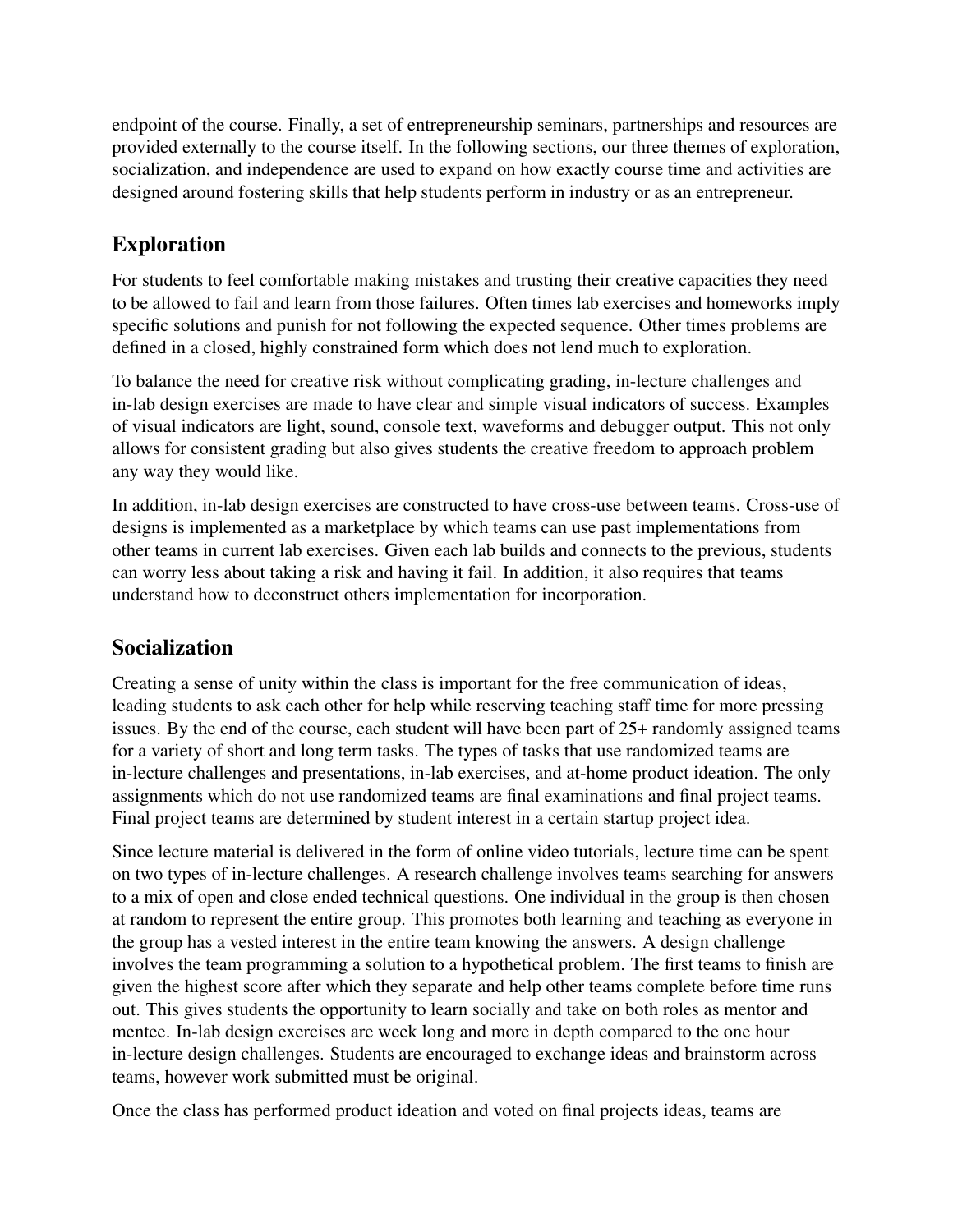allowed to expand outside of the course boundaries. This includes partnering with a computer science department senior design team to co-found the company, taking on partnerships with existing companies, or working in coordination with a researcher at the university. Students may also recruit individuals via startup mixers hosted by the university or incorporate acquaintances that share a passion for the product idea.

## Independence

Until now most students have not experienced the level of independence and responsibility that will be required of them. To ease the process, the intensity is increased over the duration of the class. At stage one, students complete the at-home video tutorials. Each video is kept brief and focused so it can be easily referenced in the future. At stage two, research and design in-lecture challenges are incorporated. At stage 3, they are given in-lab design exercises which describe a final result and students are expected to use the resources at hand (video tutorials and internet) to complete. At stage 4, a three part individually taken midterms is administered. Unlike a traditional midterm there are very little instructions, students are given a high level design objective and it is their responsibility to use the resources at hand to solve it. At stage 5, they are officially assigned to a startup project and begin to engage with future customers (which they seek out), and modify their product design accordingly. They also start to build and pitch their design to judges at a startup competition. All teams are offered the opportunity to continue work on their product after completion of the course for university credit. The expectation is that at this point teams are fairly self sufficient.

# Boost / Penalty

A new concept is introduced called the boost. Unlike extra credit, boosts, if not achieved, can lower a students overall final grade. Boosts are a measure of students performance above and beyond and creates an competitive environment. There are two situations in which boosts are used. First is to reward for finishing design exercises one or two days early for a 20% or 40% boost respectively (and an equal penalty for one and two days late). This pushes students to start early as well as helps trickle down design tips to struggling groups. On average, 26% and 28% of students submitted their assignment one and two days early with the incentive. Boosts are also made available for taking business seminars, recruiting additional members to their team and making progress through a university wide startup competition. Of the 7 teams, 5 received boosts for participating in a university startup competition with one team placing.

### Course Results

As an experiment, the boost was removed from in-lab design exercises during the second half of the course. Without the boost it was observed that students would not start the lab, often times, until the day before. As a result more students underestimates how long the lab would take, resulting in late submissions (26% late vs 14% with boosts). When the boost was present, it was noticed that some students would start as early as 7 days before the due date, right after the previous lab was submitted. There were also large degrees of self organization in that students, without the instruction of teaching staff, created and organized out of class meet ups to work. A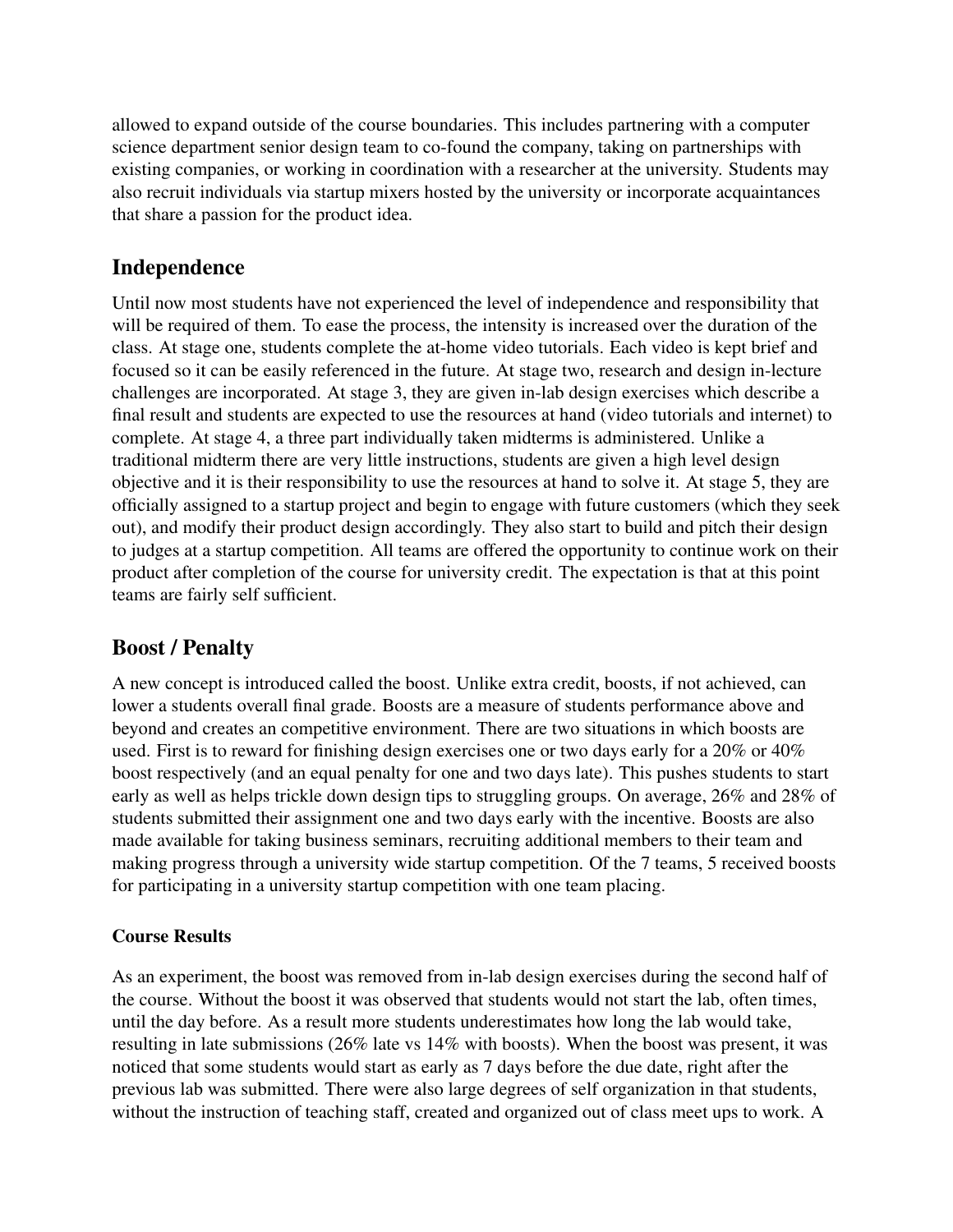

Figure 2: Survey results

facebook chat was put together with (according to the students) everyone in the course so multiple teams could meet and work together, as well as for exchanging ideas about design exercises.

In order to understand students sentiments towards the unique course structure, a survey is administered. Eight questions are selected to provide feedback on a number of desirable learning attributes. The questions are listed below and prefaced with "Compared to other courses taken this quarter, senior design helped you ...". Students rate each item from strongly agree to strongly disagree with other courses they are currently taking as baseline.

- 1. learn skills relevant to your future job in industry
- 2. learn conflict resolution in your team and otherwise
- 3. learn to troubleshooting complex systems
- 4. learn resources management (time, people, money)
- 5. tackle ambiguous problems more confidently
- 6. improve your general communication skills
- 7. have skills that will help you succeed in a startup
- 8. become more confident with entrepreneurial thinking

The response to all questions are net positive with average response showing strong agreement that students perceived the new course format as having benefits. The plots are sorted from highest (left) to lowest (right) net response. Overall, 58% of students reported strong agree or agree over all 8 questions with 15% reporting strong disagree or disagree, indicating that the majority of the class found the new curriculum advantageous compared to other courses currently taken. 77% (vs 9%) of students reported that their experience with senior design provided skills more relevant to their future jobs when compared to other courses currently taken and 68% (vs 5%) of students thought the course gave them better conflict resolution skills. 64% (vs 14%) found they were better at troubleshooting complex systems and managing resources, 59% (vs 18%) felt they could tackle ambiguous problems more confidently, 55% (vs 14%) reported better communication skills, 41% (vs 23%) felt more likely to succeed in a startup, and 36% (vs 27%) thought they had better entrepreneurial thinking.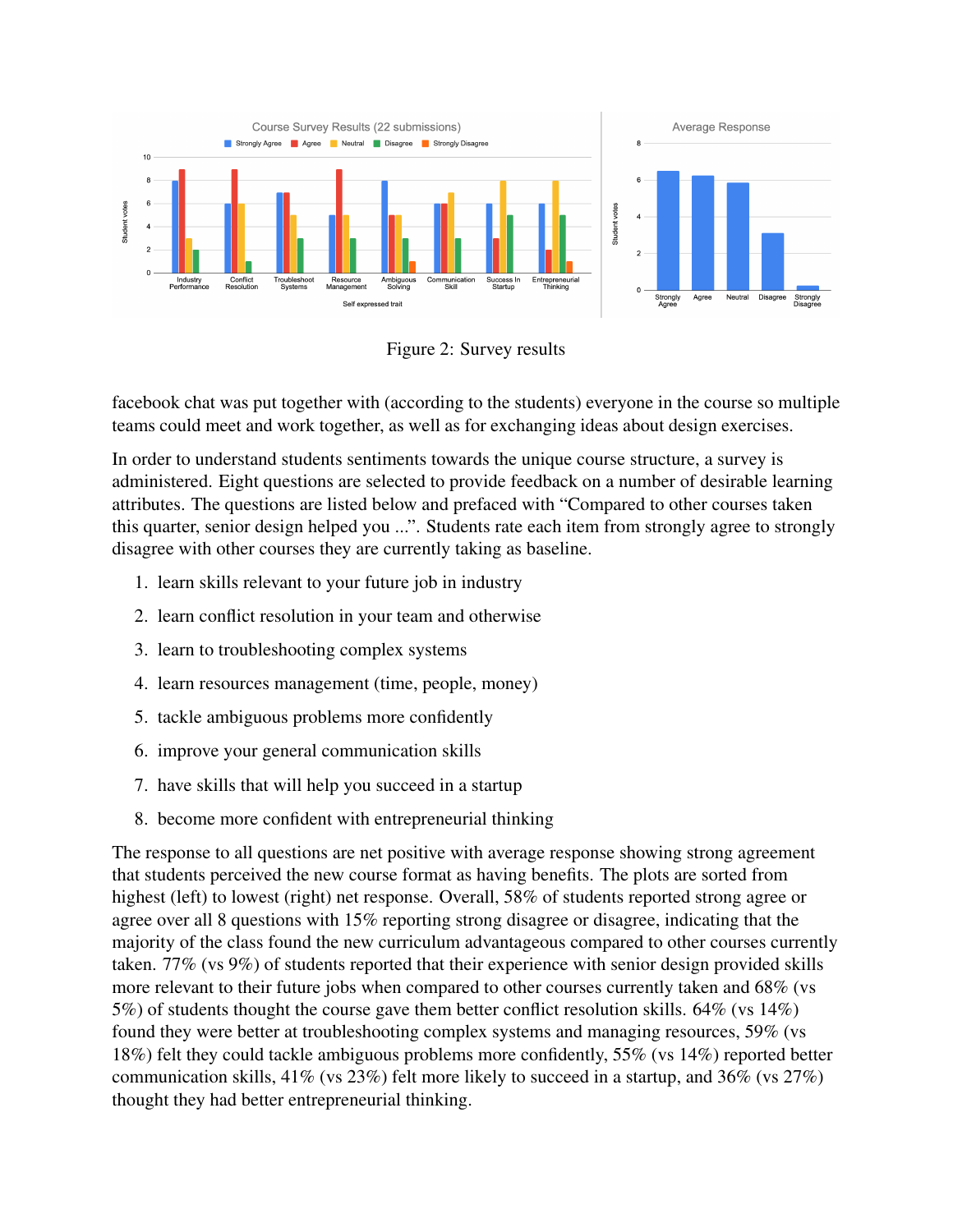### Development and Execution

The course is executed with one professor and three assistants for 28 students over 6 months. The design of the course took significantly more time than the execution. A total of 13 video tutorials are recorded, each covering specific technical aspects of the course. Videos are designed to be concise, stream of consciousness, with both overt and sub communicated ideas. For example, when teaching how to design a circuit board the video will go through the motions, click by click without discontinuities, sometimes being unsure and visiting google or explicitly referencing commonly used documentation. Lack of discontinuities means the student can be assured that everything will work if followed exactly, putting them at ease. By acting less like an oracle and more like a student, the videos convey technical information as much as they do how to use the internet. Each video is kept about 10 min so it is easy to reference. Between brainstorming, scripting, re-recording and video editing, the commitment was about 6hrs/video. Once the course is in progress, however, time investment significantly reduces compared to the average senior design course. Strong community bond results in questions being directed to peers, this along with lack of formal "chalk and talk" lecture shifts the image of the teacher away from information source and towards mentor. This allows staff to spend more time conveying nuanced technical points and wisdom on inter-personal skills, and less time repeating basic information. The overall effort put into the course, to our estimate, is not more than any other with the exception that the effort is front loaded. The re-use of the tutorial videos lend to a mid to long term benefits depending how quickly underlying technical software becomes obsolete.

### **Conclusion**

Given this is the first attempt at the new course format the results are compelling at minimum. There were many difficulties during the execution of the course ranging from mistakes in recorded video tutorials, circuit board fabrication delays and teaching staff mistakes with component selection. The expectation is future revisions of the course will be more streamline. Changes in education are desperately needed for the future of society. Here a novel curriculum was proposed and shown to have a positive impact on a range of skill sets that are often neglected in a traditional course format.

### References

- [1] Andy M Connor, Sangeeta Karmokar, and Chris Whittington. From stem to steam: Strategies for enhancing engineering & technology education. 2015.
- [2] Thomas R Lord. A comparison between traditional and constructivist teaching in college biology. *Innovative Higher Education*, 21(3):197–216, 1997.
- [3] Aliye Karabulut-Ilgu, S Yao, Peter Tarmo Savolainen, and C Jahren. A flipped classroom approach to teaching transportation engineering. In *Proceedings of the 123rd ASEE Annual Conference and Exposition*, 2016.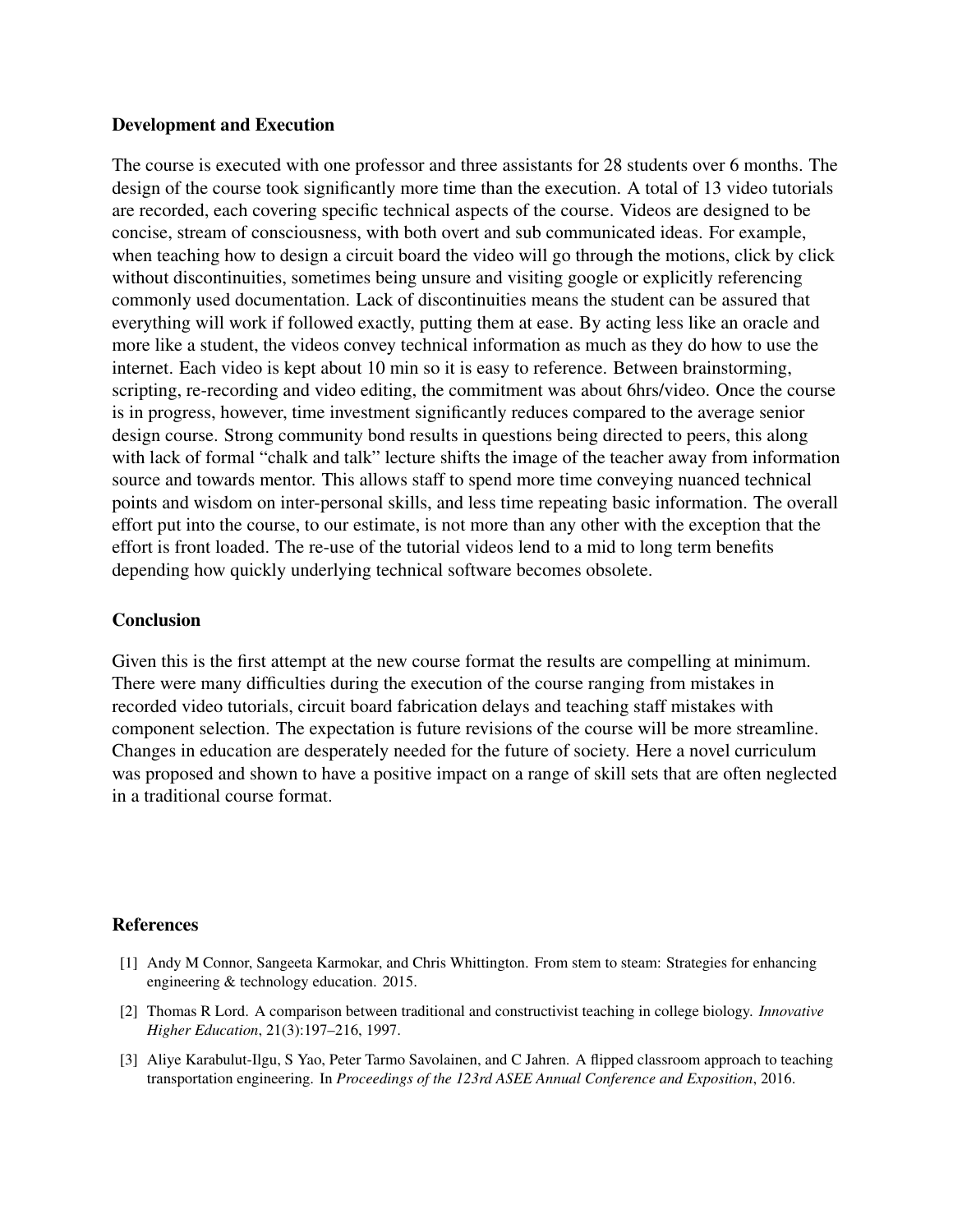- [4] Vimal Viswanathan and John T Solomon. A study on the student success in a blended-model engineering classroom. ASEE, 2018.
- [5] Reid Bailey and Michael C Smith. Implementation and assessment of a blended learning environment as an approach to better engage students in a large systems design class. *age*, 23:1, 2013.
- [6] C Mirjam Van Praag and Peter H Versloot. What is the value of entrepreneurship? a review of recent research. *Small business economics*, 29(4):351–382, 2007.
- [7] Tom Byers, Tina Seelig, Sheri Sheppard, and Phil Weilerstein. Its role in engineering education. *The Bridge*, 43 (2), 2013.
- [8] Nathalie Duval-Couetil, Angela Shartrand, and Teri Reed. The role of entrepreneurship program models and experiential activities on engineering student outcomes. *Advances in Engineering Education*, 5(1):n1, 2016.
- [9] Jonathan Weaver and Nassif Rayess. Developing entrepreneurially minded engineers by incorporating technical entrepreneurship case studies. *The Journal of engineering entrepreneurship*, 2(1):10–27, 2010.
- [10] Ikhlaq Sidhu, Alexander Fred-Ojala, Sana Iqbal, and Charlotta Johnsson. Applying entrepreneurial teaching methods to advanced technical stem courses. In *2018 IEEE International Conference on Engineering, Technology and Innovation (ICE/ITMC)*, pages 1–7. IEEE, 2018.
- [11] Aliye Karabulut-Ilgu, Nadia Jaramillo Cherrez, and Charles T Jahren. A systematic review of research on the flipped learning method in engineering education. *British Journal of Educational Technology*, 49(3):398–411, 2018.
- [12] Flipped Learning Network. What is flipped learning? the four pillars of flip. flipped learning network, 2014.
- [13] Julie E Mills, David F Treagust, et al. Engineering education—is problem-based or project-based learning the answer. *Australasian journal of engineering education*, 3(2):2–16, 2003.
- [14] Lee Martin. The promise of the maker movement for education. *Journal of Pre-College Engineering Education Research (J-PEER)*, 5(1):4, 2015.
- [15] Guy A Boy. From stem to steam: toward a human-centred education, creativity & learning thinking. In *Proceedings of the 31st European conference on cognitive ergonomics*, page 3. ACM, 2013.
- [16] Yunglung Chen, Yuping Wang, Nian-Shing Chen, et al. Is flip enough? or should we use the flipped model instead? *Computers & Education*, 79:16–27, 2014.
- [17] Eun Man Choi. Applying inverted classroom to software engineering education. *International Journal of e-Education, e-Business, e-Management and e-Learning*, 3(2):121, 2013.
- [18] Randall S Davies, Douglas L Dean, and Nick Ball. Flipping the classroom and instructional technology integration in a college-level information systems spreadsheet course. *Educational Technology Research and Development*, 61(4):563–580, 2013.
- [19] Khosrw Ghadiri, Mohammad H Qayoumi, Ellen Junn, Ping Hsu, and Sutee Sujitparapitaya. Stratagems in stem. *age*, 24:1.
- [20] Gloria J Kim, Erin E Patrick, Ramakant Srivastava, and Mark E Law. Perspective on flipping circuits i. *IEEE Transactions on Education*, 57(3):188–192, 2014.
- [21] Jerzy Rutkowski. Flipped classroom-from experiment to practice. In *Proceedings of 1st International KES Conference on Smart Technology Based Education and Training, Chania, Greece*, 2014.
- [22] Bjarne Schmidt. Improving motivation and learning outcome in a flipped classroom environment. In *2014 International Conference on Interactive Collaborative Learning (ICL)*, pages 689–690. IEEE, 2014.
- [23] Daniel Levi. *Group dynamics for teams*. Sage Publications, 2015.
- [24] Alex Pentland. The new science of building great teams. *Harvard Business Review*, 90(4):60–69, 2012.